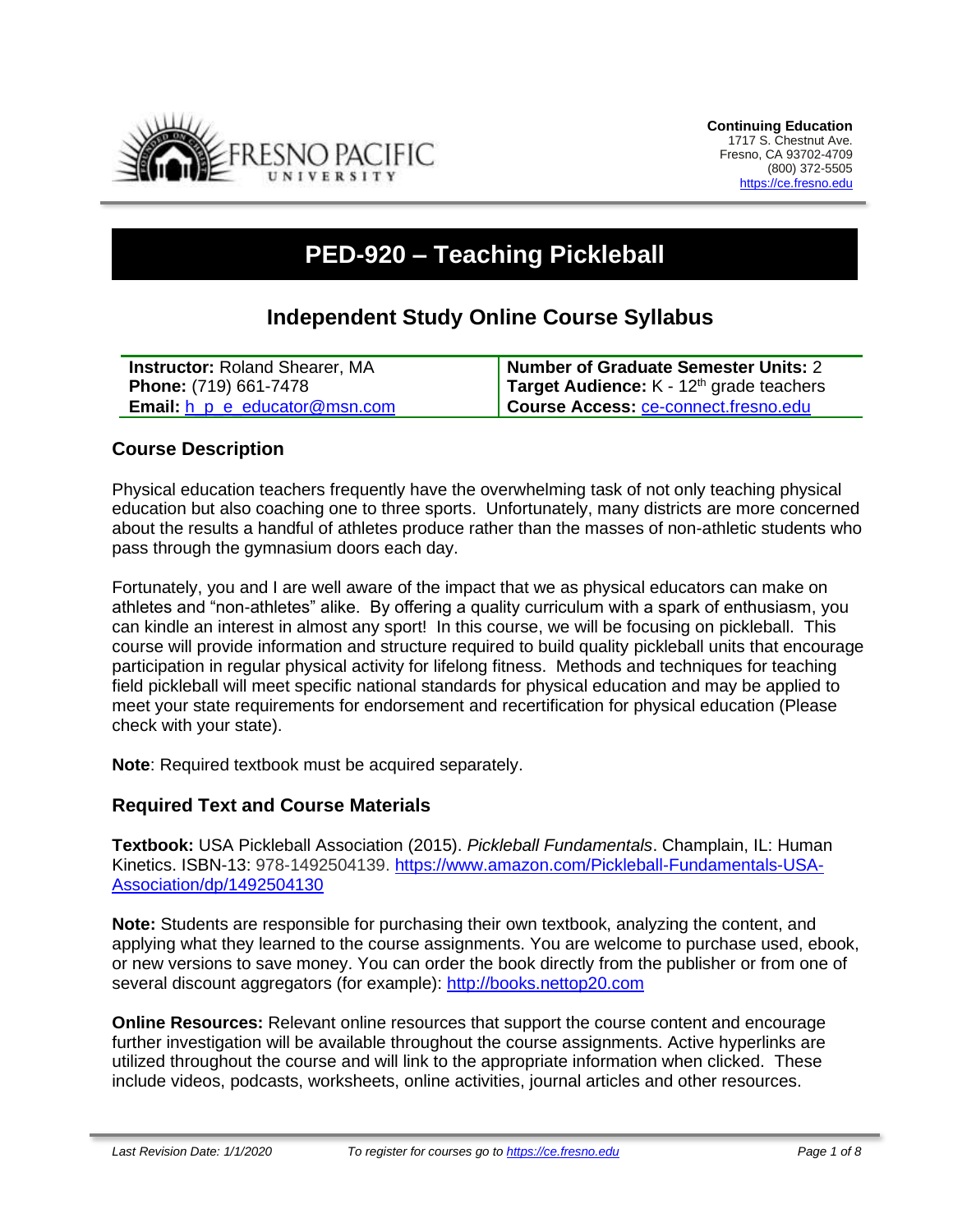**Moodle:** Moodle is a web-based learning management system used to support flexible teaching and learning in both face-to-face and distance courses (e-learning). [https://moodle.org](https://moodle.org/) //<https://moodle.org/demo> // [https://docs.moodle.org](https://docs.moodle.org/)

# **Course Dates**

Self-paced; students may enroll at any time and take up to one year, from the date of registration, to complete assignments. Students may complete assignments in no less than three weeks for a 3 unit course (one week per unit).

# **National Standards Addressed in This Course**

#### **National Physical Education Standards**:

Objectives for each lesson are modeled around standards-based learning as identified by the [Society of Health and Physical Educators \(SHAPE America\).](https://www.shapeamerica.org/standards/pe/)

- Standard 1: The physically literate individual demonstrates competency in a variety of motor skills and movement patterns.
- Standard 2: The physically literate individual applies knowledge of concepts, principles, strategies and tactics related to movement and performance.
- Standard 3: The physically literate individual demonstrates the knowledge and skills to achieve and maintain a health-enhancing level of physical activity and fitness.
- Standard 4: The physically literate individual exhibits responsible personal and social behavior that respects self and others.
- Standard 5: The physically literate individual recognizes the value of physical activity for health, enjoyment, challenge, self-expression and/or social interaction.

#### **National Board for Professional Teaching Standards**:

[Five Core Propositions](http://www.nbpts.org/standards-five-core-propositions/) that describe what teachers should know and be able to do:

- Proposition 1: Teachers are committed to students and their learning
- Proposition 2: Teachers know the subjects they teach and how to teach those subjects to students
- Proposition 3: Teachers are responsible for managing and monitoring student learning
- Proposition 4: Teachers think systematically about their practice and learn from experience
- Proposition 5: Teachers are members of learning communities

#### **Continuing Education Program Student Learning Outcomes**

| CE1             | Demonstrate proficient written communication by articulating a clear focus,<br>synthesizing arguments, and utilizing standard formats in order to inform and<br>persuade others, and present information applicable to targeted use. |
|-----------------|--------------------------------------------------------------------------------------------------------------------------------------------------------------------------------------------------------------------------------------|
| CE <sub>2</sub> | Demonstrate comprehension of content-specific knowledge and the ability to apply it<br>in theoretical, personal, professional, or societal contexts.                                                                                 |
| CE <sub>3</sub> | Reflect on their personal and professional growth and provide evidence of how such<br>reflection is utilized to manage personal and professional improvement.                                                                        |
| CE <sub>4</sub> | Apply critical thinking competencies by generating probing questions, recognizing<br>underlying assumptions, interpreting and evaluating relevant information, and applying<br>their understandings to the professional setting.     |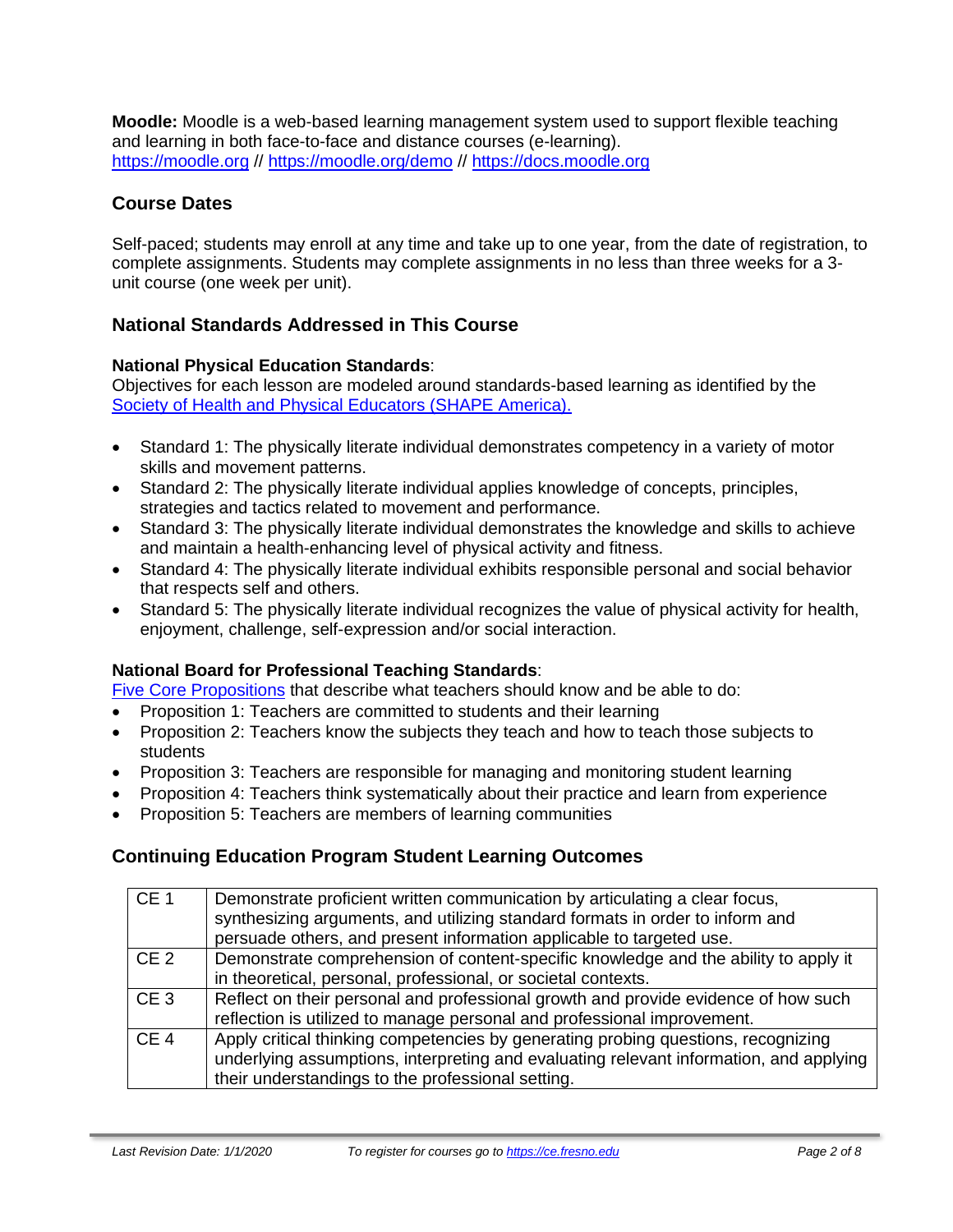| CE <sub>5</sub> | Reflect on values that inspire high standards of professional and ethical behavior as<br>they pursue excellence in applying new learning to their chosen field.              |
|-----------------|------------------------------------------------------------------------------------------------------------------------------------------------------------------------------|
| CE <sub>6</sub> | I dentify information needed in order to fully understand a topic or task, organize that                                                                                     |
|                 | information, identify the best sources of information for a given enquiry, locate and<br>critically evaluate sources, and accurately and effectively share that information. |

# **Student Learning Outcomes (SLOs) for This Course**

| <b>Student Learning Outcomes for This Course</b><br>By the end of this course student will be able to:          | <b>National Standards</b><br><b>Addressed in This</b><br>Course* | Continuing<br><b>Education Program</b><br><b>Student Learning</b><br><b>Outcomes</b><br>Addressed** |
|-----------------------------------------------------------------------------------------------------------------|------------------------------------------------------------------|-----------------------------------------------------------------------------------------------------|
| 1. Define, goals and objectives of pickleball,<br>based on physical education's national<br>education standards | PE: 2, 3, 4 and 5<br>NBPTS: 1, 2, 4 and 5                        | CE: 2, 4, 5, 6                                                                                      |
| 2. Apply the guidelines for implementing<br>Pickleball safety                                                   | PE: 2, 3 and 4<br>NBPTS: 1 and 3                                 | CE: 2                                                                                               |
| 3. Implement instructional strategies for<br>teaching Pickleball in the classroom                               | PE: 2, 3, 4 and 5<br>NBPTS: 1, 2, 3 and 4                        | CE: 1, 2, 4                                                                                         |
| 4. Implement Pickleball activities into their<br>physical education program                                     | PE: 1, 2, 3 and 5<br>NBPTS: 1, 2, 3 and 4                        | CE: 1, 2, 4                                                                                         |
| 5. Be able to instruct the fundamental skills and<br>strategies of Pickleball                                   | PE: 1 and 2<br>NBPTS: 1, 2 and 4                                 | CE: 1, 2, 4                                                                                         |
| 6. Select and care for equipment                                                                                | $PE: 2$ and 4<br>NBPTS: 4 and 5                                  | CE: 2, 4, 6                                                                                         |
| 7. Determine appropriate educational standards                                                                  | PE: 2, 3 and 5<br>NBPTS: 2, 3 and 4                              | CE: 3, 4, 5, 6                                                                                      |

\* Please refer to the section on **National Standards Addressed in This Course**

\*\* Please refer to the section on **Continuing Education Program Student Learning Outcomes**

# **Topics, Assignments, and Activities**

| <b>Module Title</b>          | <b>Module Assignments and Activities</b> | <b>Points</b><br><b>Possible</b><br>for Each<br><b>Assignment</b> |
|------------------------------|------------------------------------------|-------------------------------------------------------------------|
| <b>Welcome Module</b>        | Introduction video                       |                                                                   |
|                              | Introduce yourself forum                 |                                                                   |
|                              | Moodle online tutorial                   |                                                                   |
|                              | Course syllabus                          |                                                                   |
| Module $1 -$                 | <b>Video Lessons</b>                     |                                                                   |
| <b>History of Pickleball</b> | <b>Website Lessons</b>                   |                                                                   |
|                              | 1.1 Pickleball History Review            | 50 pts                                                            |
|                              | 1.2 Pickleball History Timeline          | 40 pts                                                            |
|                              | 1.3 Pickleball History Forum             | 10 pts                                                            |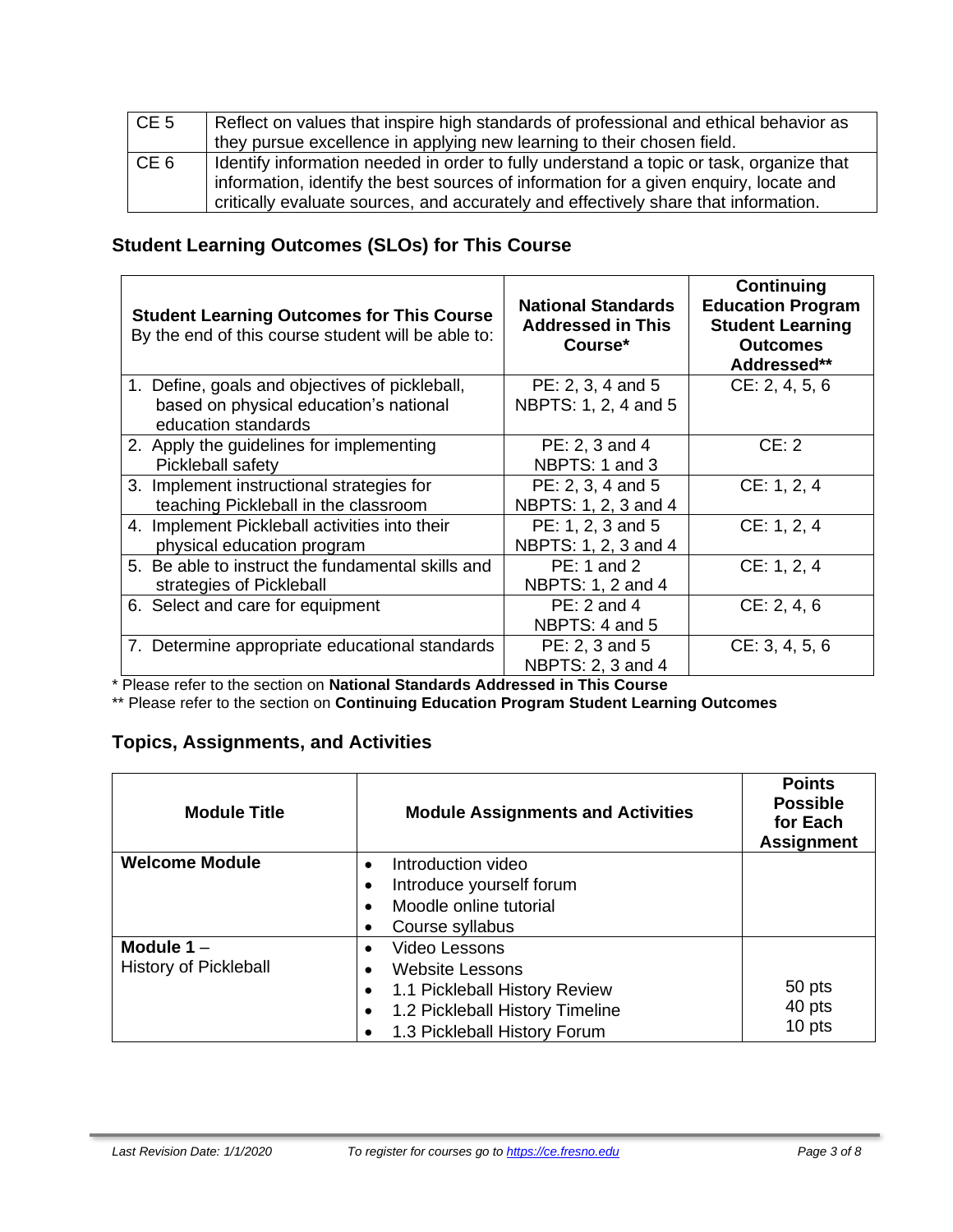| Module $2 -$               | Video Lessons                                          |            |
|----------------------------|--------------------------------------------------------|------------|
| <b>Textbook Review</b>     | <b>Website Lessons</b>                                 |            |
|                            | 2.1 Textbook Review                                    | 50 pts     |
|                            | 2.2 Pickleball Interview<br>$\bullet$                  | 15 pts     |
|                            | 2.3 Textbook Forum<br>$\bullet$                        | 10 pts     |
| Module $3-$                | 3.1 Website Bibliography & Evaluations<br>$\bullet$    | 40 pts     |
| <b>Website Evaluations</b> | 3.2 Website Forum                                      | 10 pts     |
| Module $4-$                | Video Lessons                                          |            |
| <b>Block Planning</b>      | <b>Website Lessons</b>                                 |            |
|                            | 4.1 Block Plan                                         | 50 pts     |
|                            | 4.2 Observation<br>$\bullet$                           | 15 pts     |
|                            | 4.3 Block Plan Forum<br>$\bullet$                      | 10 pts     |
| Module $5-$                | 5.1 Pickleball Pedagogical Tool<br>$\bullet$           | 40 pts     |
| Pedagogical Tools          | 5.2 Pickleball Assessment                              | 25 pts     |
| and Assessments            | 5.3 Tools Forum<br>$\bullet$                           | 10 pts     |
| Module $6-$                | Video Lessons<br>$\bullet$                             |            |
| Lesson Planning and        | <b>Website Lessons</b>                                 |            |
| <b>Standards</b>           | 6.1 Pickleball Lesson One<br>$\bullet$                 | 50 pts     |
|                            | 6.2 Pickleball Lesson Two<br>$\bullet$                 | 50 pts     |
|                            | 6.3 Pickleball Teaching Evaluation                     | 15 pts     |
|                            | 6.4 Lesson Planning Forum<br>$\bullet$                 | 10 pts     |
| Course Wrap-up-            | <b>Final Reflection Forum</b><br>$\bullet$             |            |
| Grading and Evaluation     | <b>Course Evaluation</b><br>$\bullet$                  |            |
|                            | <b>Course Completion Checklist</b><br>$\bullet$        |            |
|                            | <b>Grade Request / Transcript Request</b><br>$\bullet$ |            |
|                            | <b>TOTAL POINTS</b>                                    | 500 points |

# **Grading Policies and Rubrics for Assignments**

#### **Grading Policies**

- Assignments will be graded per criteria presented in the course rubrics.
- $\bullet$  A = 90-100% and B = 80-89%, (anything below 80% will not receive credit.)
- The discernment between an A or a B letter grade is at the discretion of the instructor based on the quality of work submitted (see course rubrics).
- Coursework falling below a B grade will be returned with further instructions.
- All assignments must be completed to receive a grade and are expected to reflect the quality that teacher-training institutions require of professional educators. If completed assignments do not meet this standard, students will be notified with further instructions from the instructor.

| -------- |            |                    |                                                                                                                                                                                      |
|----------|------------|--------------------|--------------------------------------------------------------------------------------------------------------------------------------------------------------------------------------|
| Grade    | Percentage | <b>Description</b> | <b>Rubric</b>                                                                                                                                                                        |
| A        | 90-100%    | Excellent          | Meets all course / assignment requirements with<br>significant evidence of subject mastery and<br>demonstration of excellent graduate level professional<br>development scholarship. |
| B        | 80-89%     | Very Good          | Adequately meets criteria for all course/assignment<br>requirements - demonstrates subject competency with                                                                           |

#### **Grading Rubrics**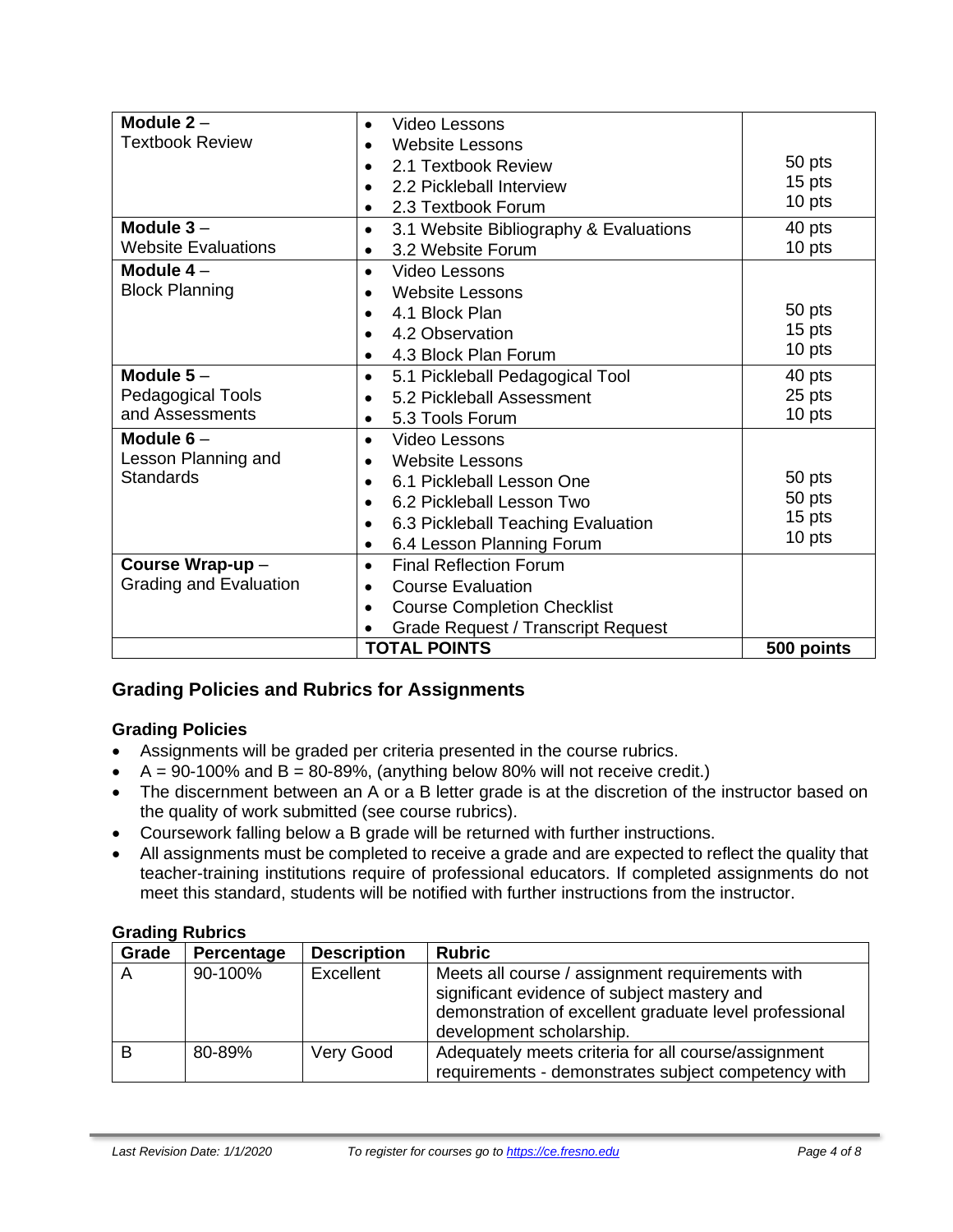|           |           |              | very good graduate level professional development<br>scholarship.                                                                                                                               |
|-----------|-----------|--------------|-------------------------------------------------------------------------------------------------------------------------------------------------------------------------------------------------|
| <b>NC</b> | Below 80% | Unacceptable | Does not meet the minimum criteria for all<br>course/assignment requirements and demonstrated<br>little, if any, evidence of acceptable graduate level<br>professional development scholarship. |

#### **Writing Requirements**

- **Superior:** Writing is clear, succinct, and reflects graduate level expectations. Clearly addresses all parts of the writing task. Maintains a consistent point of view and organizational structure. Include relevant facts, details, and explanations.
- **Standard:** Writing is acceptable with very few mistakes in grammar and spelling. Addresses most parts of the writing task. Maintains a mostly consistent point of view and organizational structure. Include mostly relevant facts, details, and explanations.
- **Sub-standard:** Writing contains noticeable mistakes in grammar and spelling. Does not address all parts of the writing task. Lacks a consistent point of view and organization structure. May include marginally relevant facts, details, and explanations.

#### **Lesson Plan Requirements**

- **Superior:** Instructional goals and objectives clearly stated. Instructional strategies appropriate for learning outcome(s). Method for assessing student learning and evaluating instruction is clearly delineated and authentic. All materials necessary for student and teacher to complete lesson clearly listed.
- **Standard:** Instructional goals and objectives are stated but are not easy to understand. Some instructional strategies are appropriate for learning outcome(s). Method for assessing student learning and evaluating instruction is present. Most materials necessary for student and teacher to complete lesson are listed.
- **Sub-standard:** Instructional goals and objectives are not stated. Learners cannot tell what is expected of them. Instructional strategies are missing, or strategies used are inappropriate. Method for assessing student learning and evaluating instruction is missing. Materials necessary for student and teacher to complete lesson are missing.

#### **Discussion Forum Requirements**

- **Superior:** Response was at least 1 page (3 fully developed paragraphs) in length. Thoroughly answered all the posed questions, followed all the assignment directions, proper grammar and no spelling errors. Language is clear, concise, and easy to understand. Uses terminology appropriately and is logically organized.
- **Standard:** Response was ½ to 1 page in length (2-3 fully developed paragraphs). Answered all the questions but did not provide an in-depth analysis, followed most of the assignment directions, proper grammar and no spelling errors. Language is comprehensible, but there a few passages that are difficult to understand. The organization is generally good.
- **Sub-standard:** Response was less than ½ page in length (1 paragraph). Did not answer all the required questions and/or statements or responses were superficial, vague, or unclear, did not follow the assignment directions, many grammar and spelling errors. Is adequately written but may use some terms incorrectly; may need to be read two or more times to be understood.

#### **Instructor/Student Contact Information**

Throughout the course participants will be communicating with the instructor and their classmates on a regular basis using asynchronous discussion forums. A virtual office is utilized for class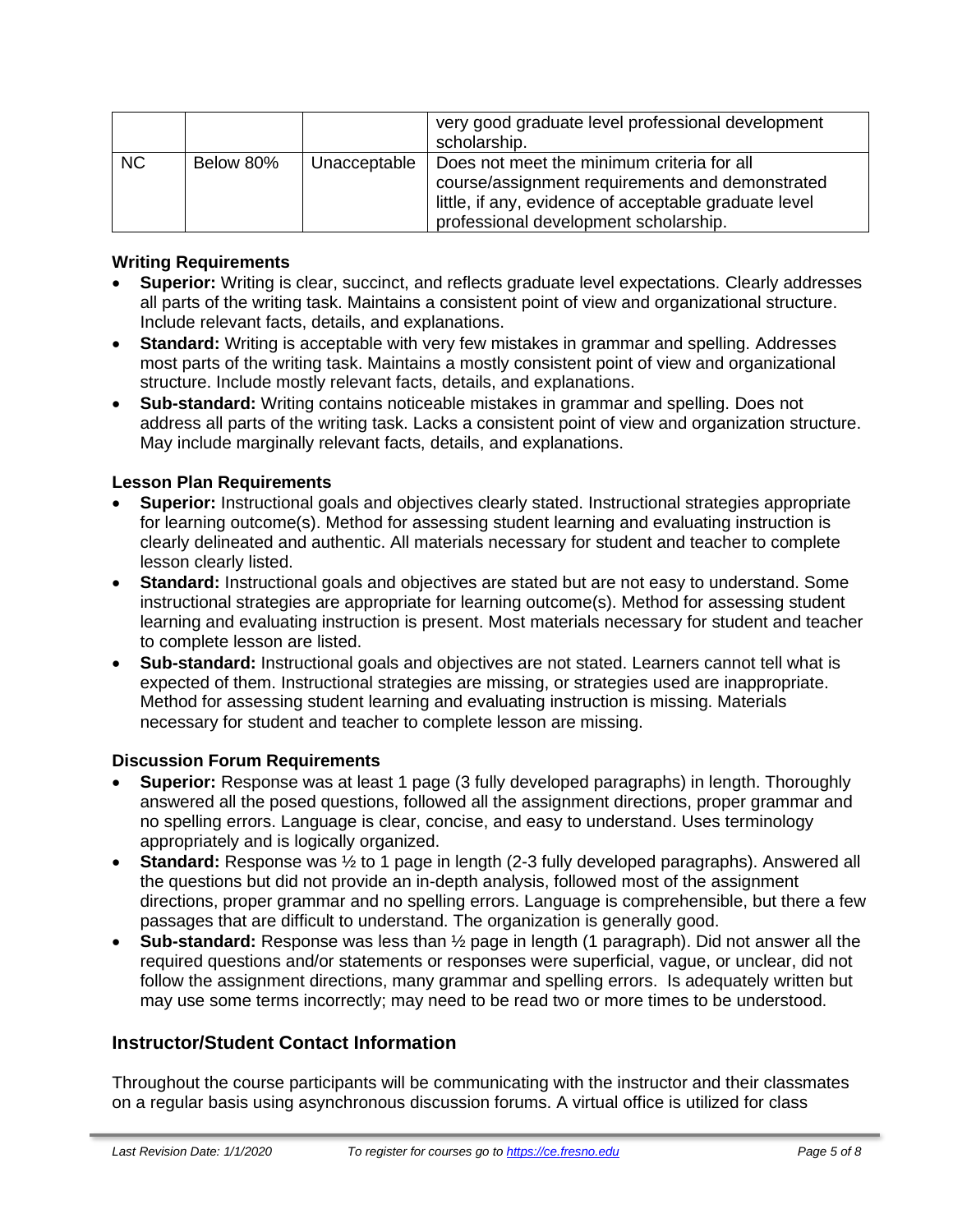questions and students are provided with instructor contact information in the event they want to make email or phone contact. In addition, students are encouraged to email or phone the instructor at any time. Students will also receive feedback on the required assignments as they are submitted.

# **Discussion Forums**

Participation is an important expectation of this course and all online courses. Online discussions promote reflection and analysis while allowing students to appreciate and evaluate positions that others express. While students may not be engaging with the same students throughout this course they will be expected to offer comments, questions, and replies to the discussion question whenever possible. The faculty role in the discussion forum is that of an observer and facilitator.

# **Coursework Hours**

Based on the Carnegie Unit standard, a unit of graduate credit measures academic credit based on the number of hours the student is engaged in learning. This includes all time spent on the course: reading the textbook, watching videos, listening to audio lessons, researching topics, writing papers, creating projects, developing lesson plans, posting to discussion boards, etc. Coursework offered for FPU Continuing Education graduate credit adheres to 45 hours per semester unit for the 900-level courses. Therefore, a student will spend approximately 135 hours on a typical 3-unit course.

# **Services for Students with Disabilities**

Students with disabilities are eligible for reasonable accommodations in their academic work in all classes. To receive assistance, the student with a disability must provide the Academic Support Center with documentation, which describes the specific disability. The documentation must be from a qualified professional in the area of the disability (i.e. psychologist, physician or educational diagnostician). Students with disabilities should contact the Academic Support Center to discuss academic and other needs as soon as they are diagnosed with a disability. Once documentation is on file, arrangements for reasonable accommodations can be made. For more information and for downloadable forms, please go to [https://www.fresno.edu/students/academic-support/services](https://www.fresno.edu/students/academic-support/services-students-disabilities)[students-disabilities.](https://www.fresno.edu/students/academic-support/services-students-disabilities)

#### **Plagiarism and Academic Honesty**

All people participating in the educational process at Fresno Pacific University are expected to pursue honesty and integrity in all aspects of their academic work. Academic dishonesty, including plagiarism, will be handled per the procedures set forth in the Fresno Pacific University Catalogue <https://www.fresno.edu/students/registrars-office/academic-catalogs>

# **Technology Requirements**

To successfully complete the course requirements, course participants will need Internet access, can send and receive email, know how to manage simple files in a word processing program, and have a basic understanding of the Internet. Please remember that the instructor is not able to offer technical support. If you need technical support, please contact your Internet Service Provider.

**Moodle:** This course will be delivered totally online. Moodle is a learning management system that provides students access to online resources, documents, graded assignments, quizzes, discussion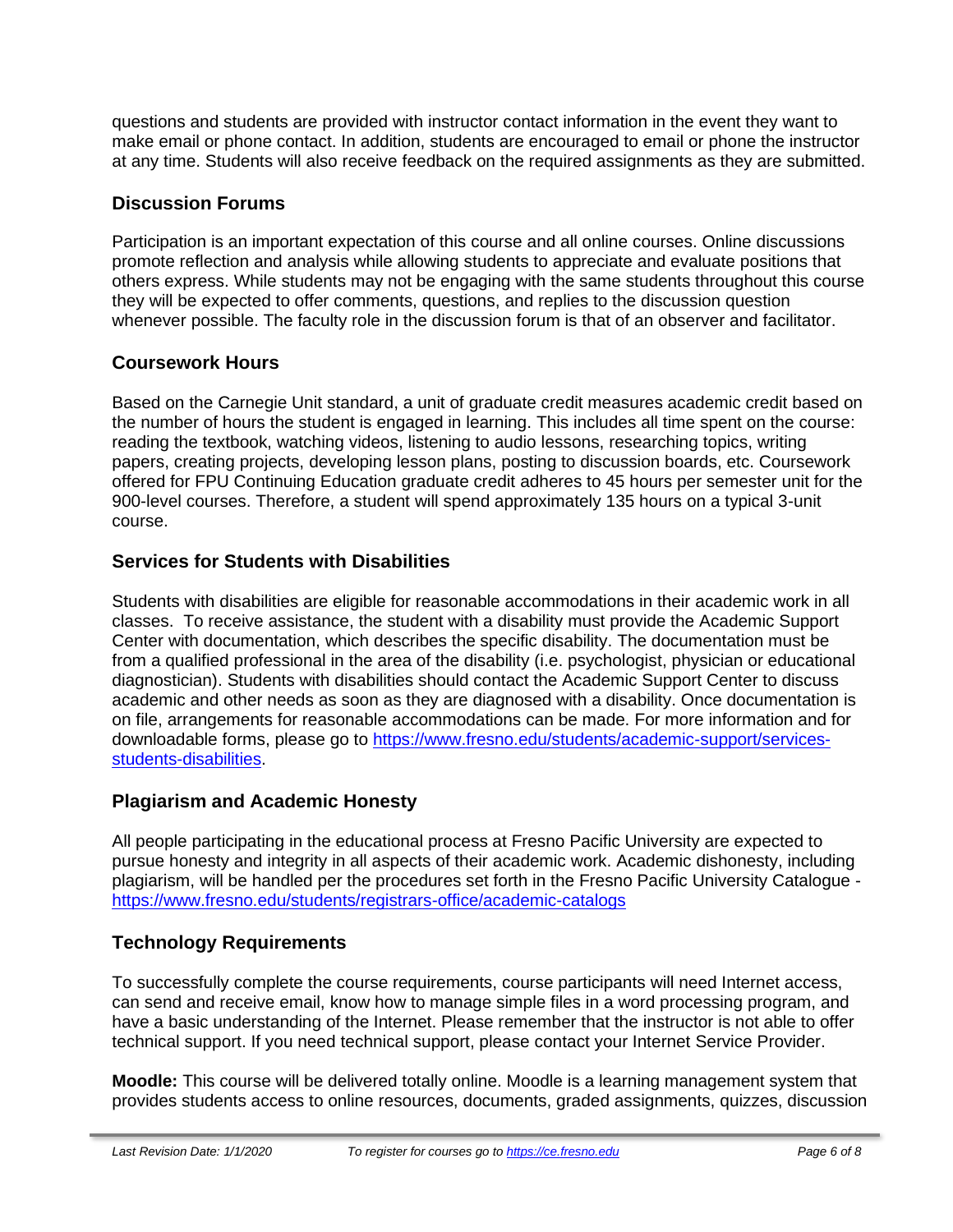forums, etc. Moodle is easy to learn and has a friendly user interface. To learn more about Moodle, go to [https://docs.moodle.org/33/en/Student\\_FAQ.](https://docs.moodle.org/33/en/Student_FAQ) There are also some student tutorials on the Center for Online Learning website at Fresno Pacific University - [https://col.fresno.edu/student.](https://col.fresno.edu/student)

**Moodle Site Login and Passwords:** Students will need to have internet access to log onto [https://ce-connect.fresno.edu.](https://ce-connect.fresno.edu/) The username and password numbers for Moodle access will be sent to you by the university using the email address you submitted at the time of registration. The instructor will then contact you with a welcome communication. If you need help with your username and password recovery, please contact the Continuing Education office at (800) 372- 5505 or (559) 453-2000 during regular office hours - Mon-Fri 8:00 am to 5:00 pm. or email them at [prof.dev@fresno.edu.](mailto:prof.dev@fresno.edu)

**Getting Help with Moodle:** If you need help with Moodle, please contact the Center for Online Learning (COL), by telephone or the website. Help by phone (559) 453-3460 is available Mon-Thurs 8:00 am to 8:00 pm and on Fridays from 8:00 am to 5:00 pm, or by filling out a "Request Services" form at [https://col.fresno.edu/contact/request-services.](https://col.fresno.edu/contact/request-services) Please identify that you are with the "School = Continuing Education".

# **Final Course Grade and Transcripts**

When all work for the course has been completed, students will need to logon to the Continuing Education website [\(https://ce.fresno.edu/my-account\)](https://ce.fresno.edu/my-account) and "Request Final Grade". Once the instructor receives the requests and submits the grade online, students may log back in to view their Final Grade Report or order transcripts online. Please allow at least two weeks for the final grade to be posted. For more information, see the Continuing Education Policies and Procedures at [https://ce.fresno.edu/ce-policies-and-procedures.](https://ce.fresno.edu/ce-policies-and-procedures)

#### **University Policies and Procedures**

Students are responsible for becoming familiar with the information presented in the Academic Catalog and for knowing and observing all policies and procedures related to their participation in the university community. A summary of university policies may be found on the university website at [https://www.fresno.edu/students/registrars-office/academic-catalogs.](https://www.fresno.edu/students/registrars-office/academic-catalogs)

#### **Fresno Pacific University Student Learning Outcomes**

**Student Learning Outcomes Oral Communication:** Students will *exhibit* clear, engaging, and confident oral communication – in both individual and group settings – and will critically *evaluate*  content and delivery components.

**Written Communication:** Students will *demonstrate* proficient written communication by *articulating* a clear focus, *synthesizing* arguments, and utilizing standard formats in order to *inform* and *persuade* others.

**Content Knowledge:** Students will *demonstrate* comprehension of content-specific knowledge and the ability to apply it in theoretical, personal, professional, or societal contexts.

**Reflection**: Students will *reflect* on their personal and professional growth and *provide evidence*  of how such reflection is utilized to manage personal and vocational improvement.

**Critical Thinking:** Students will *apply* critical thinking competencies by *generating* probing questions, *recognizing* underlying assumptions, *interpreting* and *evaluating* relevant information, and *applying* their understandings to new situations.